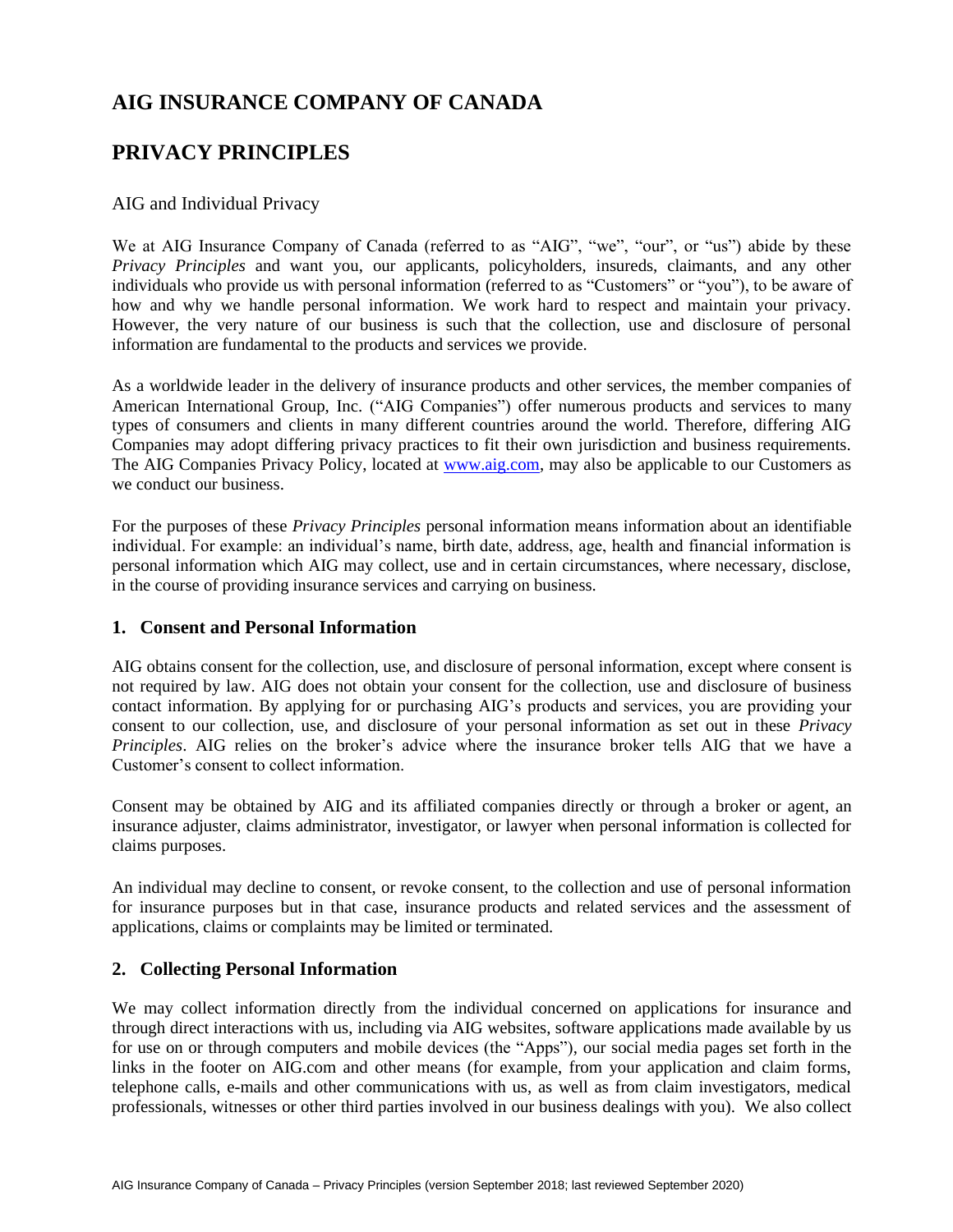information from various third party sources such as: insurance brokers, adjusters, other insurance intermediaries, third party administrators, government, industry associations, and other entities that have information about you. For instance, we may obtain your driving record, claims history and/or credit history, where permitted by law, to assist us in underwriting your application for insurance. We and our service providers may supplement the personal information we collect with information from other sources, such as publicly available information from social media services, commercially available sources and information from our affiliates or business partners. This information from third parties is subject to the privacy policies under which the information was collected.

### **3. Using Personal Information**

Personal information is typically collected and used by us for insurance purposes such as: assessing risk, processing applications for insurance coverage, establishing rates, administering insurance products, developing and improving insurance products and services and other services, including actuarial and pricing tools and risk engineering, risk management and loss prevention programs for our insurance clients, claim assessment, processing and settlement, and, where applicable, managing claim disputes. AIG also uses personal information to detect and prevent fraud, compile statistics, verify and provide information to insurance industry associations, report to regulatory or industry entities in accordance with laws and prudent insurance industry practices, and conduct market research. This may also include collecting and disclosing personal information about third parties with respect to claims made against AIG Customers.

#### **4. Use of Personal information for Marketing Purposes**

AIG may collect and use personal information for marketing purposes, such as identifying and communicating with individuals who are most likely to find AIG products and services of interest. AIG may also disclose personal information to our affiliates to use for marketing purposes to offer you their products and services, which may be of interest to you. You may opt not to have us, or alternatively not to have our affiliates, collect, use or disclose personal information for marketing purposes in which case we and our affiliates will not use or disclose personal information for marketing purposes. Offers of upgraded or additional coverage, special offers and promotional mailings, and offers of additional products and services from our affiliates will not be sent by us or our affiliates. As an AIG customer, if you have not opted out of receiving marketing communications, you may receive marketing emails regarding AIG products and services. Each marketing email will include an unsubscribe mechanism, available for you at any time to remove your consent.

#### **5. Accuracy of Your Personal Information**

AIG maintains procedures to ensure that the information we collect and use is accurate, up-to-date, and as complete as possible. However, we rely on individuals to disclose all material information to us and to inform us of any changes required. With proof of your identity, a request to access or correct your personal information in our possession may be made by contacting the Privacy Officer at the address set out below in the section called *"Contacting the Privacy Officer".*

#### **6. Safeguarding Your Information**

We apply appropriate safeguards to our computer networks and physical files and we restrict access to personal information to those AIG employees, authorized administrators, reinsurers, consultants or insurance representatives who need to know that information in order to underwrite, adjudicate or administer insurance products and services.

#### **7. Disclosure of Personal Information**

Personal information is sought and exchanged with both affiliated and unaffiliated insurance companies, reinsurers, insurance and reinsurance brokers and other intermediaries and agents, appointed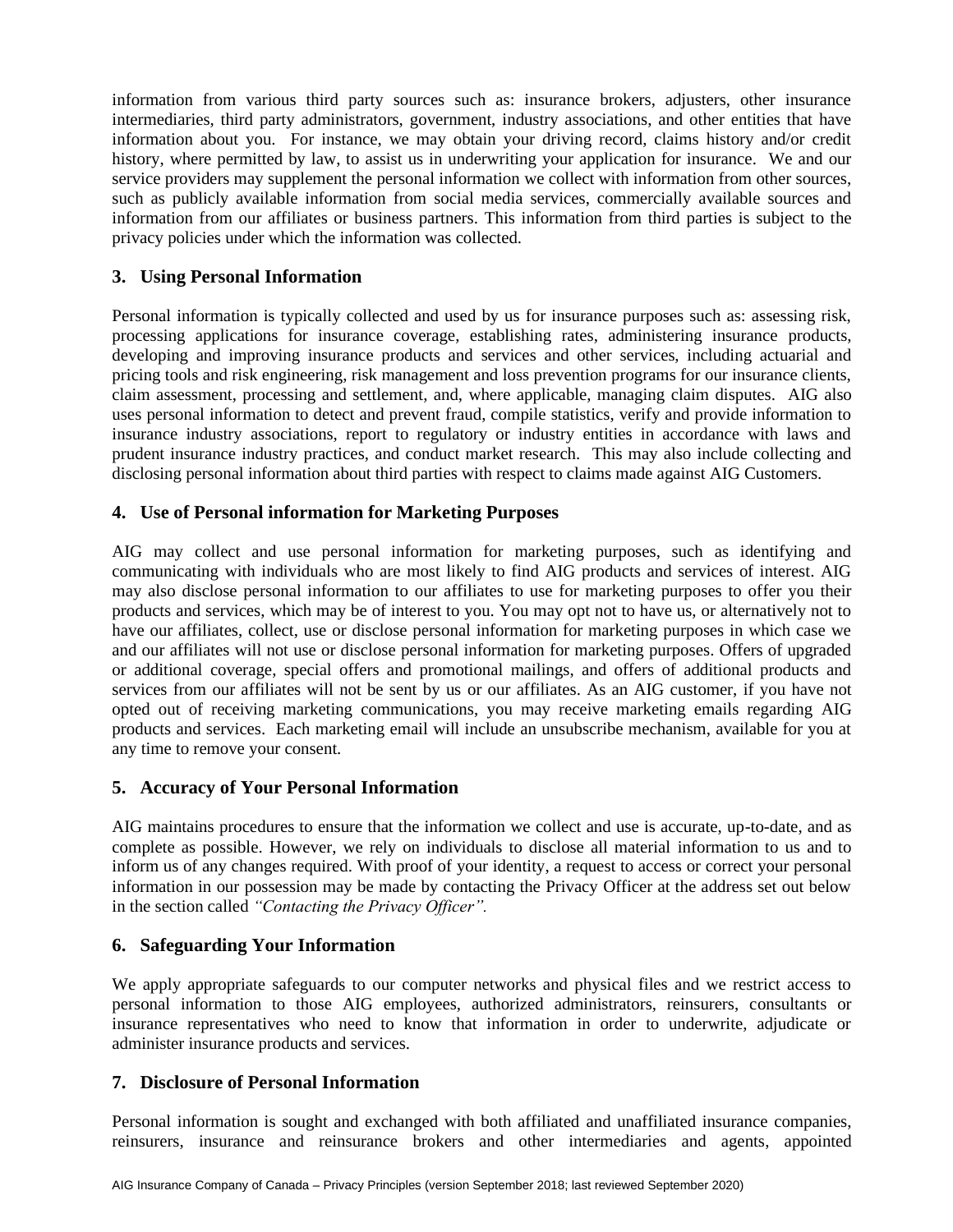representatives, distributors, financial institutions and insurance industry organizations at the time of assessing an application for insurance and any renewal, extension, variation or cancellation of any issued policy, as well as in the event of any claim, to the extent necessary for statistical purposes or to assess and rate a specific risk, determine the status of coverage, and investigate, administer and provide updates regarding claims. We also share information to combat fraud; where permitted or required by law; or, at the request of government institutions in accordance with applicable law.

AIG sometimes retains an affiliated company or an independent third party, reinsurer or a technology service provider ("Authorized Administrator") to perform on our behalf, certain functions in support of the products and services we provide. Such functions could include the underwriting, offering or administering of AIG insurance products and services or any related claims. Accordingly, in certain instances these affiliates or third parties require your personal information to the extent that it is necessary in the performance of those specific reinsurance, underwriting, marketing, consulting, administrative, analytical, rehabilitative, claims, investigation, reporting or related services. AIG obligates these affiliates and third parties to use and take steps to protect personal information in accordance with the requirements of these *Privacy Principles*.

Some Authorized Administrators may be located outside of Canada, in the United States of America or another foreign jurisdiction outside of Canada. When this occurs, the collection, use and disclosure of personal information will be subject to the laws of the jurisdiction in which it is situate. By communicating personal information to us, applying for and/or acquiring the products and services of AIG, you hereby consent to the authorized administrators located outside of Canada accessing, processing or storing your personal information (as the case may be) and disclosing such personal information as required by the governing laws of that jurisdiction. If you would like to obtain more information about our use of Authorized Administrators or any other service providers located outside of Canada, please contact the Privacy Officer at the address set out below in the section called *"Contacting the Privacy Officer".*

AIG may transfer your personal information as an asset in connection with any contemplated or actual sale, merger or other disposal of all or part of our business or assets, or as part of a corporate reorganization or other change in corporate control, including for the purposes of determining whether to proceed with such transaction or fulfilling any records or other reporting requirements to such parties. In such circumstances, we will ensure that any transfer of personal information is subject to applicable law and reasonable data protection security, confidentiality and usage protocols and restrictions.

#### **8. Retention and Access to Your Personal Information**

We retain personal information for the purposes described in these *Privacy Principles* but only for so long as is necessary. Personal information is stored at one of our offices in Canada or at a location of one of our affiliates in the United States or another foreign country, as required and defined under "*Disclosure of Personal Information"* above. Access to your personal information is limited to our employees, agents, insurance intermediaries, Authorized Administrators and service providers who need access in order to perform their job or provide services. Given the nature of insurance and our on-going exposure to potential claims, where necessary, and when legally required, some of the information we collect for insurance purposes is kept indefinitely.

With proof of your identity, a request to access information in our possession may be made by contacting the Privacy Officer at the address set out below in the section called *"Contacting the Privacy Officer".* The right to access information is not absolute. Therefore AIG may decline access to information that we have under our control, subject to any legal restrictions or rights of refusal by AIG. Such instances may be as follows:

- the information is subject to solicitor/client privilege;
- the information would reveal personal information about a third party;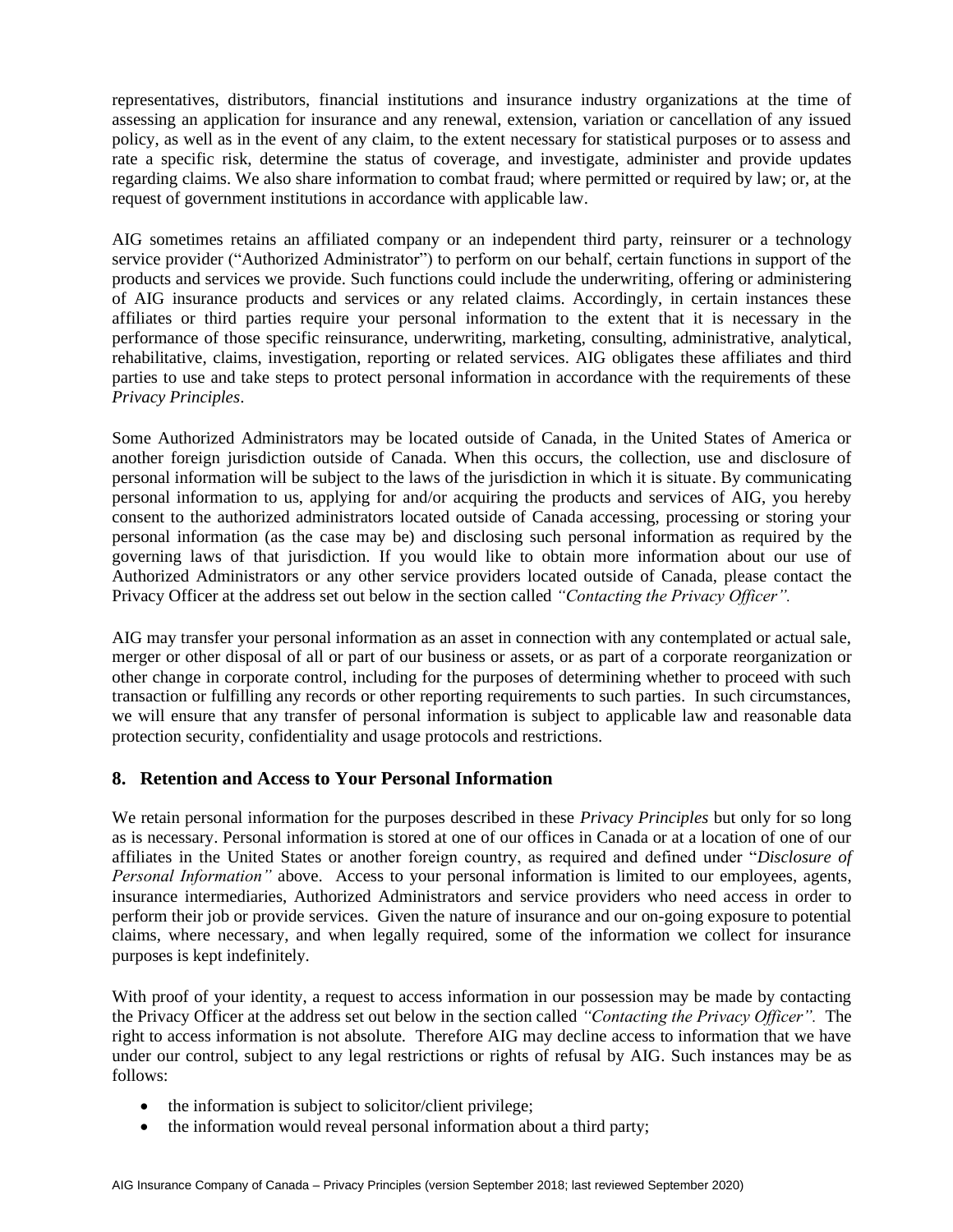- the information could compromise the investigation of a claim; or
- the information is confidential commercial information.

We may charge a reasonable fee in advance for copying and sending information you have requested and to which you have a right of access.

### **9. Contacting the Privacy Officer**

Request for further information, personal information access or any concerns about how we handle your information with AIG should be referred to our Privacy Officer, as follows:

Privacy Officer AIG Insurance Company of Canada 120 Bremner Blvd. Suite 2200 Toronto, ON Canada M5J 0A8 Or at the following e-mail address: AIGCanadaOmbudsman@aig.com Or you may call us toll free: 1-800-387-4481

#### **10. Internet Privacy Practices**

We may collect your information through AIG websites or mobile applications. All personal information collected through our websites and mobile applications are subject to these *Privacy Principles.* 

We may collect other information ("**Other Information**") through our websites or mobile applications that does not reveal your specific identity. Other Information includes but is not limited to:

- browser information:
- information collected through cookies, pixel tags, and other technologies;
- demographic information and other similar information provided by you
- information about your physical location; and
- aggregated information.

We and our third party service providers may collect Other Information in a variety of ways, including the following:

- **Through your internet browser:** Certain information is collected by most websites, such as your IP address (that is, your computer's address on the internet), screen resolution, operating system type (Windows or Mac) and version, internet browser type and version, time of the visit and the page or pages visited. We use this information for purposes such as calculating our website usage levels, helping diagnose server problems, and administering our website.
- **Using cookies:** Cookies are pieces of information stored directly on the computer you are using. Cookies allow us to recognize your computer and to collect information such as internet browser type, time spent on our website, pages visited, and language preferences. We may use the information for security purposes, to facilitate navigation, to display information more effectively, to personalize your experience while visiting our website, or to gather statistical information about the usage of our website. Cookies further allow us to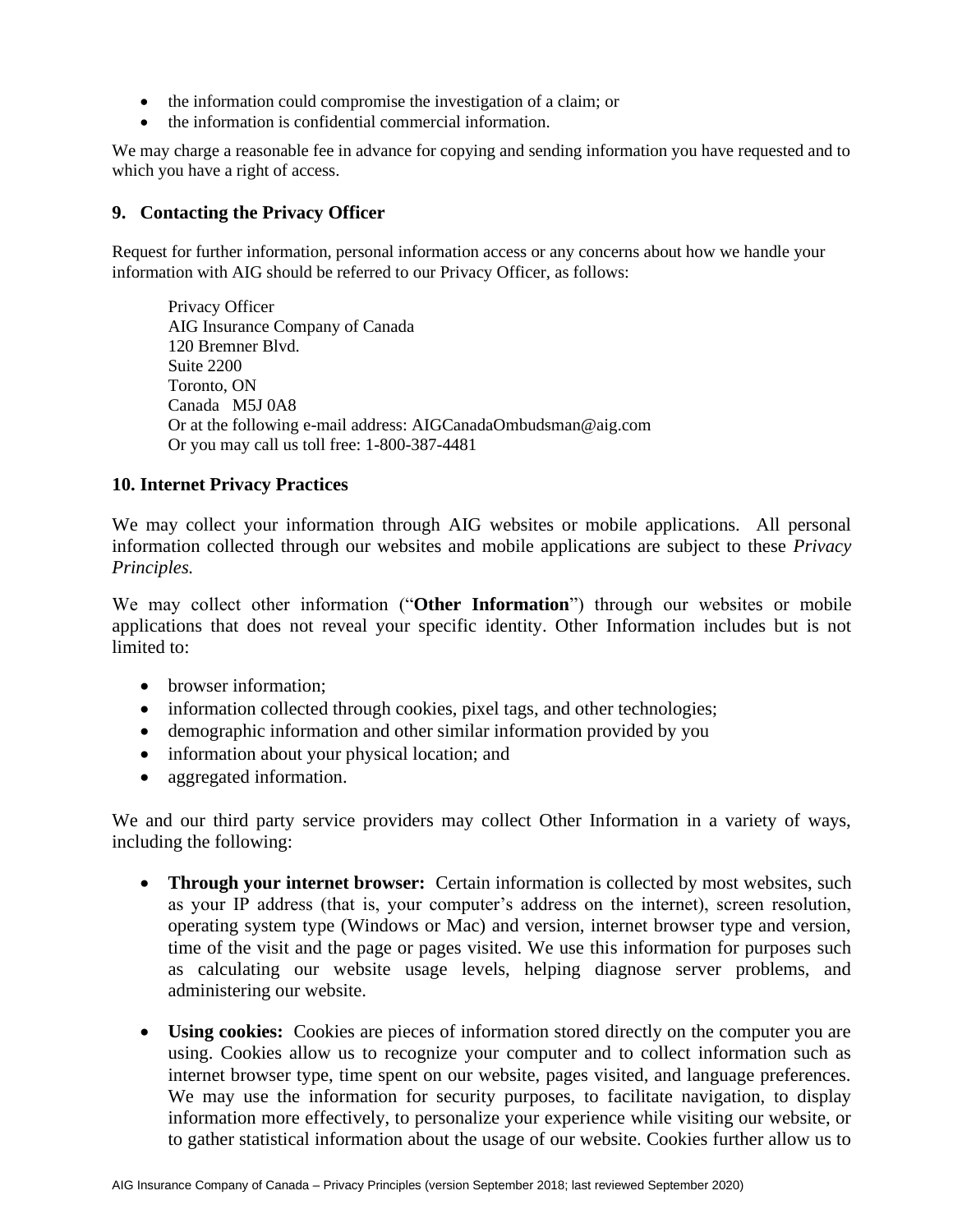present to you the advertisements or offers that are most likely to appeal to you. We may also use cookies to track your responses to our advertisements and we may use cookies or other files to track your use of other websites.

One of the advertisement companies that we use is Google, Inc., trading as DoubleClick. To opt out of the DoubleClick advertisement cookie please visit: http://www.google.com/intl/en/policies/privacy/#infochoices. You can refuse to accept other cookies we use by adjusting your browser settings. However, if you do not accept these cookies, you may experience some inconvenience in your use of our website and some online products.

• **Using pixel tags, web beacons, clear GIFs or other similar technologies:** These may be used in connection with some of our website pages and HTML-formatted e-mail messages to, among other things, track the actions of our website users and e-mail recipients, measure the success of our marketing campaigns, and compile statistics about our website usage and response rates.

We use Adobe's Omniture analytics service, which uses cookies and web beacons, to help us understand more about how our website is used by consumers so we can continue to improve it. Adobe does not have the right to use the information we provide to it beyond what is necessary to assist us. For more information on Adobe's Omniture service, including how to opt-out of it, please visit: [http://www.adobe.com/privacy/policy.html#info-manage.](http://www.adobe.com/privacy/policy.html#info-manage. ) 

- **From you:** Some information (for example, your location or preferred means of communication) is collected when you voluntarily provide it. Unless combined with personal information, this information does not identify you personally.
- **Using your physical location:** We may collect the physical location of your device by, for example, using satellite, cell phone tower or WiFi signals. We may use your device's physical location to provide you with personalized location-based services and content, for example, to provide location based reminders or offers when using Apps. We may also share your device's physical location, combined with information about what advertisements you viewed and other information we collect, with our marketing partners to enable them to provide you with more personalized content and to study the effectiveness of advertising campaigns. In some instances, you may be permitted to allow or deny such uses and/or sharing of your device's location, but if you choose to deny such uses and/or sharing, we and/or our marketing partners may not be able to provide you with the applicable personalized services and content. In addition, we may obtain the precise geolocation of your device when you use our mobile applications for purposes of providing travel or other assistance services to our clients who are enrolled in such services. In connection with providing travel or other assistance services, we may share your device's precise geolocation information with our clients and other entities with whom we work. You may opt-out of our collection and sharing of precise geolocation information by deleting the mobile application from your device, by disallowing the mobile application to access location services through the permission system used by your device's operating system, or by following any additional opt-out instructions provided in the privacy notice available within the mobile application.